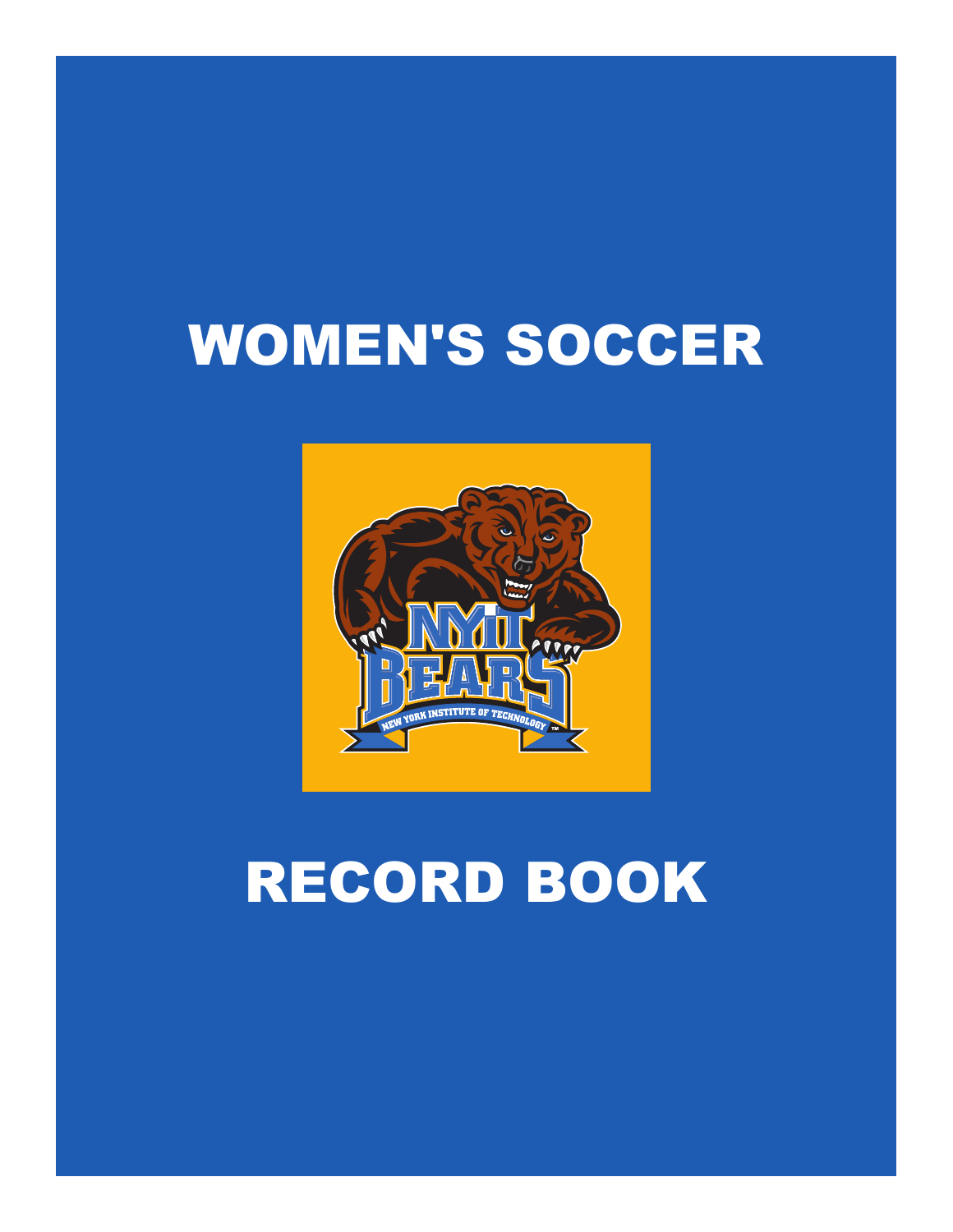# INDIVIDUAL RECORDS

## GAME RECORDS

#### **POINTS**

| 12             | Marie Kwaitkowski   |      |
|----------------|---------------------|------|
|                | vs. Mt. St. Vincent | 1996 |
| <b>GOALS</b>   |                     |      |
| 5              | Marie Kwaitkowski   |      |
|                | vs. Mt. St. Vincent | 1996 |
| <b>ASSISTS</b> |                     |      |
| 3              | Maria Fabregas      |      |
|                | vs. Bridgeport      | 1998 |
| <b>SAVES</b>   |                     |      |
| 28             | Kelli Lizewski      |      |
|                | at West Chester     |      |

# **SEASON RECORD**

#### **GAMES PLAYED**

| $\mathbf{1}$   | 19  Katherine Hicks 2006  |  |
|----------------|---------------------------|--|
|                | 19 Diana Cotilletta 2006  |  |
|                | 19 Megan Stevens2006      |  |
|                | 19 Camila Tepper2006      |  |
|                |                           |  |
|                | 19 Lisa Ackerman 2004     |  |
|                |                           |  |
|                |                           |  |
| <b>POINTS</b>  |                           |  |
| 1 <sub>1</sub> |                           |  |
| 2.             | 30 Megan Emanuelo 2008    |  |
| 3.             |                           |  |
|                |                           |  |
| 5.             |                           |  |
|                | 26 Alicia Marinan   1995  |  |
| 7.             | 22 Natasha Arana2012      |  |
| 8.             | 21  Diana Cotilletta 2007 |  |
|                | 21 Erin O'Hare  2002      |  |
|                |                           |  |
| <b>GOALS</b>   |                           |  |
| 1.             | 13 Megan Emanuelo 2008    |  |
|                |                           |  |
| 3.             |                           |  |
|                | 12 Nicole Dell'olio 2002  |  |
| 5.             | 11  Alicia Marinan  1995  |  |
| 6.             |                           |  |
|                | 9 Tara Farrell  1997      |  |
| 8.             | 8 Maria Moreno 2010       |  |
|                | 8 Diana Cotilletta 2007   |  |
|                |                           |  |
|                |                           |  |
|                | 8 Renee Candito 2001      |  |
|                | <b>ASSISTS</b>            |  |
| $\mathbf{1}$   | 8 Natasha Arana2012       |  |
|                | 8  Tara Farrell  1997     |  |
| 3.             | 6  Natasha Arana2011      |  |
|                | 6 Heather Kasper 2010     |  |

6......... Crystal Pinzon ..........................2003 6......... Marisa Karl ...............................1995 7. 5 ........ Diana Cotilletta ..........................2007 5......... Lisa Ackerman ..........................2001 5......... Tara Farrell ...............................1999

| ACAN REAARRE! |  |
|---------------|--|

|              | 2003. 127  Lauren Phillips 2003 |      |
|--------------|---------------------------------|------|
| CS           |                                 |      |
|              |                                 |      |
| $\dots$ 2006 | 5. 102  Lisa Honeycut  1996     |      |
| 2006         | 6. 101  Kelli Lizewski 1997     |      |
|              | 07 Prionna Pollottiori          | 2012 |

**SAVES**

| 7. 97 Brianna Bollettieri 2012  |  |
|---------------------------------|--|
| 8. 90  Marie Kwaitkowski  1997  |  |
| 90 Margeau Okner  1999          |  |
| 10. 88  Loreana Astrologo  1995 |  |
|                                 |  |

1. 132 ...... Margeau Okner ........................2002

GOALKEEPING SEASON RECORDS

1. 1.01 ..... Kathryn Miller.............................2008 2. 1.11 ...... Vanessa Cordoba......................2014 3. 1.24 ...... Jenna Ament ............................2005 4. 1.51 ...... Kathryn Miller.............................2010 5. 1.66 ...... Victoria Barclay..........................2013 6. 1.74 ..... Jen Klapman ............................1999 7. 1.78 ...... Jenna Ament ............................2006 8. 1.85 ...... Lauren Phillips ..........................2003 9. 1.93 ...... Jenna Ament .............................2008 10. 1.99 ...... Margeau Okner ........................2002

**GOALS AGAINST AVERAGE** 

#### **SHUTOUTS**

| 1.             |                                        |  |
|----------------|----------------------------------------|--|
|                | 2. 5  Jenna Ament 2005                 |  |
| W              |                                        |  |
| $\overline{4}$ |                                        |  |
| Ш              | 4 Brianna Bollettieri 2012             |  |
| 6.             |                                        |  |
|                | 3 M. Kathryn Miller Muller Muller 2009 |  |
|                | 3 Jenna Ament 2007                     |  |
|                |                                        |  |
|                | 3 Vanessa Cordoba2014                  |  |

### CAREER RECORDS

#### **GAMES PLAYED**

| 1.11 | 71 Krista Yulfo 2004-2007        |  |
|------|----------------------------------|--|
|      | 2. 68 Ally Halbig2008-2011       |  |
| 3.   | 68  Katherine Hicks 2006-2009    |  |
|      | 68 Lisa Ackerman 2000-2003       |  |
| 5.   | 67  Maria Romano 2009-2012       |  |
|      | 67  Tara Farrell 1997-2000       |  |
|      | 67 Kristy Angelopolus  1997-2000 |  |
|      | 66 Meghan Squigna 2006-2009      |  |
|      | 9. 65 Brianna Carbone 2008-2011  |  |
| 10.  | 64 Kathryn Miller2008-2011       |  |
|      | <b>POINTS</b>                    |  |
|      |                                  |  |

|    | 1. 81  Tara Farrell 1997-2000   |  |
|----|---------------------------------|--|
|    | 2. 75  Marisa Karl …1995-1998   |  |
|    | 3. 71  Erin O'Hare 2001-2004    |  |
| 4. | 60 Krista Yulfo 2004-2007       |  |
| 5. | 50 Ally Halbig2008-2011         |  |
| 6. | 47  Taylor Jensen 2007-2010     |  |
| 7. | 46  Nicole Dell'Olio 2002-2003  |  |
| 8. | 43 Megan Emanuelo 2008-2009     |  |
| 9. | 36  Stefania Santoli 2004-2006  |  |
|    | 10. 35  Lisa Ackerman 2000-2003 |  |
|    |                                 |  |

#### **GOALS**

| 1.  | 31  Marisa Karl 1995-1998      |  |
|-----|--------------------------------|--|
| 2.  | 30  Tara Farrell 1997-2000     |  |
| 3.  | 29  Erin O'Hare 2001-2004      |  |
| 4.  | 24  Krista Yulfo 2004-2007     |  |
| 5.  | 21  Nicole Dell'Olio 2002-2003 |  |
| 6.  | 20 Ally Halbig2008-2011        |  |
| 7.  | 19  Taylor Jensen 2007-2010    |  |
| 8.  | 18 Megan Emanuelo 2008-2009    |  |
| 9.  | 16 Stefania Santoli 2004-2006  |  |
| 10. | 14  Renee Candito 2001-2002    |  |
|     | ASSISTS                        |  |
|     | 1. 21  Tara Farrell 1997-2000  |  |
|     | 2. 15  Lisa Ackerman2000-2003  |  |
|     | 3. 14  Natasha Arana2011-2012  |  |
|     | 1 13 Mariea Karl 1005_1008     |  |

| 4. | 13  Marisa Karl 1995-1998        |  |
|----|----------------------------------|--|
| 5. | 12  Krista Yulfo 2004-2007       |  |
|    | 12 Kristy Angelopolus  1997-2000 |  |
| 7. | 10 Ally Halbig2008-2011          |  |
|    | 10 Heather Kasper 2009-2011      |  |

# GOALKEEPING CAREER RECORDS

#### **GOALS AGAINST AVERAGE**

| 1 <sub>1</sub> | 0.87  Vanessa Cordoba 2014            |  |
|----------------|---------------------------------------|--|
| 2.             | 1.19  Jenna Ament 2005-2008           |  |
| 3.             |                                       |  |
| 4.             | 1.91  Kathryn Miller2008-2011         |  |
| 5.             | 2.28  Margeau Okner  1999-2002        |  |
|                |                                       |  |
| 6.             | 2.80  Brianna Bollettieri2012-present |  |
| 7.             | 2.93  Jen Klapman 1998-2000           |  |
| 8.             | 3.56  Kelli Lizewski  1997            |  |
| 9.             | 4.33  Lisa Honeycut  1996             |  |
| 10.            | 4.64  Marie Kwaitkowski1996-1997      |  |

#### **SAVES**

| 1. | 406  Margeau Okner  1999-2002        |  |
|----|--------------------------------------|--|
| 2. | 263 Jenna Ament 2005-2008            |  |
| 3. | 185 Kathryn Miller2008-2011          |  |
| 4. | 167  Jen Klapman 1998-2000           |  |
| 5. | 156  Marie Kwaitkowski 1997          |  |
| 6. | 141  Brianna Bollettieri2012-present |  |
| 7. | 137  Jen Klapman 1998-1999           |  |
|    | 8. 127  Lauren Phillips  2003        |  |
| 9. |                                      |  |
|    | 102  Lisa Honeycut  1996             |  |

#### **SHUTOUTS**

| 1.  | 12 Jenna Ament 2005-2007          |  |
|-----|-----------------------------------|--|
| 2.  | 9 Kathryn Miller2008-2011         |  |
| 3.  | 6.5  Margeau Okner 1999-2002      |  |
| 4.  | 5  Lauren Phillips  2003          |  |
| 5.  | 4.5  Jen Klapman  1998-2000       |  |
| 6.  | 4Brianna Bollettieri 2012-present |  |
| 7.  | 3 Victoria Barclay 2013           |  |
|     | 3 Vanessa Cordoba 2014            |  |
| 9.  | 2  Lisa Honeycut  1996            |  |
| 10. | 1  Cathy Gironda 2007             |  |
|     | 1 Kelli Lizewski  1997            |  |
|     | 1 Loreana Astrologo  1995         |  |

*All active players are listed in* **bold***.*

# 2015 NYIT WOMEN'S SOCCER • NYIT.EDU/ATHLETICS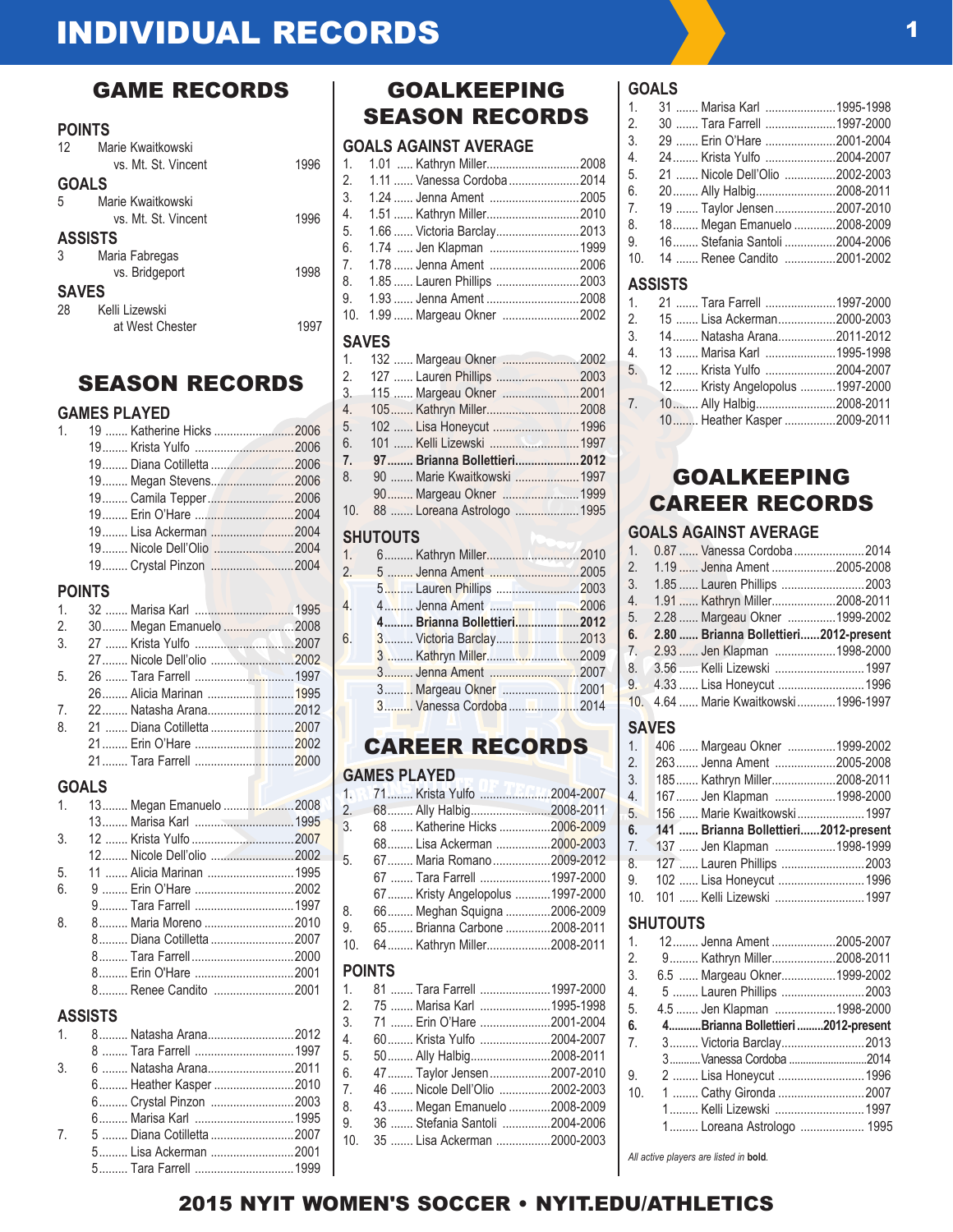# ALL-TIME VS. **OPPONENTS**

| <b>Team</b>                          | Record |
|--------------------------------------|--------|
|                                      |        |
|                                      |        |
|                                      |        |
|                                      |        |
|                                      |        |
|                                      |        |
|                                      |        |
|                                      |        |
|                                      |        |
|                                      |        |
|                                      |        |
|                                      |        |
|                                      |        |
|                                      |        |
|                                      |        |
|                                      |        |
|                                      |        |
|                                      |        |
|                                      |        |
|                                      |        |
|                                      |        |
|                                      |        |
|                                      |        |
|                                      |        |
| LIU Post (formerly C.W. Post) 0-17-1 |        |
|                                      |        |
|                                      |        |
|                                      |        |
|                                      |        |
|                                      |        |
|                                      |        |
|                                      |        |
|                                      |        |
|                                      |        |
|                                      |        |
|                                      |        |
|                                      |        |
|                                      |        |
|                                      |        |
|                                      |        |
|                                      |        |
|                                      |        |
|                                      |        |
| Southern Connecticut State  0-2      |        |
|                                      |        |
|                                      |        |
|                                      |        |
| St. Thomas Aquinas  17-1             |        |
|                                      |        |
|                                      |        |
|                                      |        |
|                                      |        |
|                                      |        |
|                                      |        |
|                                      |        |
|                                      |        |

## ALL-TIME COACHING RECORDS

| Year                       | <b>Overall</b> | Conf.        | Postseason |
|----------------------------|----------------|--------------|------------|
| 1994                       | $1 - 8$        |              |            |
| 1995                       | $4 - 11 - 1$   | $1 - 8$      |            |
| Patrick Henry (2)          | $5 - 19 - 1$   | $1 - 8$      |            |
| 1996                       | $3-12$         | $0 - 7$      | --         |
| 1997                       | $5 - 12$       | $1 - 7$      |            |
| 1998                       | $3 - 15$       | $3-5$        |            |
| 1999                       | $6 - 11$       | $4 - 5$      |            |
| Tessa Payne (4)            | $17 - 50$      | $8 - 24$     |            |
| 2000                       | $3 - 13 - 1$   | $3 - 6 - 1$  |            |
| 2001                       | $5 - 11$       | $6 - 1$      |            |
| 2002                       | $7 - 8 - 2$    | $6 - 5$      |            |
| 2003                       | $10 - 7 - 2$   | $4 - 5$      |            |
| 2004                       | $8 - 10$       | $5-6$        |            |
| 2005                       | $6 - 8 - 2$    | $3 - 6 - 1$  |            |
| 2006                       | $9 - 10$       | $5-5$        |            |
| 2007                       | $6 - 12$       | $3 - 7$      |            |
| Joe Zydor (8)              | 54-79-7        | 35-36-2      |            |
| 2008                       | $9 - 8$        | $4 - 5$      |            |
| 2009                       | $7 - 10$       | $3-4$        |            |
| 2010                       | $8 - 10$       | $2 - 5$      |            |
| 2011                       | $7 - 10$       | $2 - 5$      |            |
| <b>Betty Bohringer (4)</b> | $31 - 38 - 8$  | $11 - 19$    |            |
| 2012                       | $6 - 10 - 1$   | $2 - 5 - 1$  |            |
| 2013                       | $6 - 10 - 1$   | $2 - 7 - 0$  |            |
| 2014                       | $4 - 10 - 3$   | $1 - 6 - 2$  |            |
| <b>Michael Caputo (3)</b>  | $16 - 30 - 5$  | $5 - 18 - 3$ |            |
| 21 Seasons                 | 123-216-21     | 60-105-5     |            |

*1994-2005: New York Collegiate Athletic Conference; 2006-present: East Coast Conference*

т

| 1994                             |  |  |  |
|----------------------------------|--|--|--|
| Record: 1-8                      |  |  |  |
| <b>Head Coach: Patrick Henry</b> |  |  |  |
| C.W. Post                        |  |  |  |
| Mount St. Vincent                |  |  |  |
| Molloy                           |  |  |  |
| Mount St. Vincent                |  |  |  |
| <b>LIU Southampton</b>           |  |  |  |
| Merrimack                        |  |  |  |
| Molloy                           |  |  |  |
| Saint Rose                       |  |  |  |
| C.W. Post                        |  |  |  |
| Wagner                           |  |  |  |
| Lock Haven                       |  |  |  |
| Sacred Heart                     |  |  |  |
| Missing season records           |  |  |  |

| 1995                             |          |  |
|----------------------------------|----------|--|
| Record: 4-11-1 • NYCAC: 1-6      |          |  |
| <b>Head Coach: Patrick Henry</b> |          |  |
| Opponent                         | Result   |  |
| Adelphi                          | L, 10-1  |  |
| Montclair                        | L. 5-1   |  |
| Wagner                           | L, 2-0   |  |
| St. Joseph                       | L, 2-0   |  |
| Molloy                           | $L, 5-0$ |  |
| Mount St. Vincent                | W. 4-1   |  |
| LIU Southampton                  | $L, 4-0$ |  |
| Concordia (N.Y.)                 | W, 6-0   |  |
| <b>SUNY Old Westbury</b>         | W. 7-1   |  |
| Saint Rose                       | $L, 5-0$ |  |
| Sacred Heart                     | L, 10-0  |  |
| SUNY Old Westbury                | $L, 9-2$ |  |
| Mount St. Vincent                | $T, 1-1$ |  |
| Philadelphia Textile             | L, 10-0  |  |
| C.W. Post                        | L, 8-0   |  |
| Missing one game                 |          |  |

#### 2015 opponents listed in bold.

# 2015 NYIT WOMEN'S SOCCER • NYIT.EDU/ATHLETICS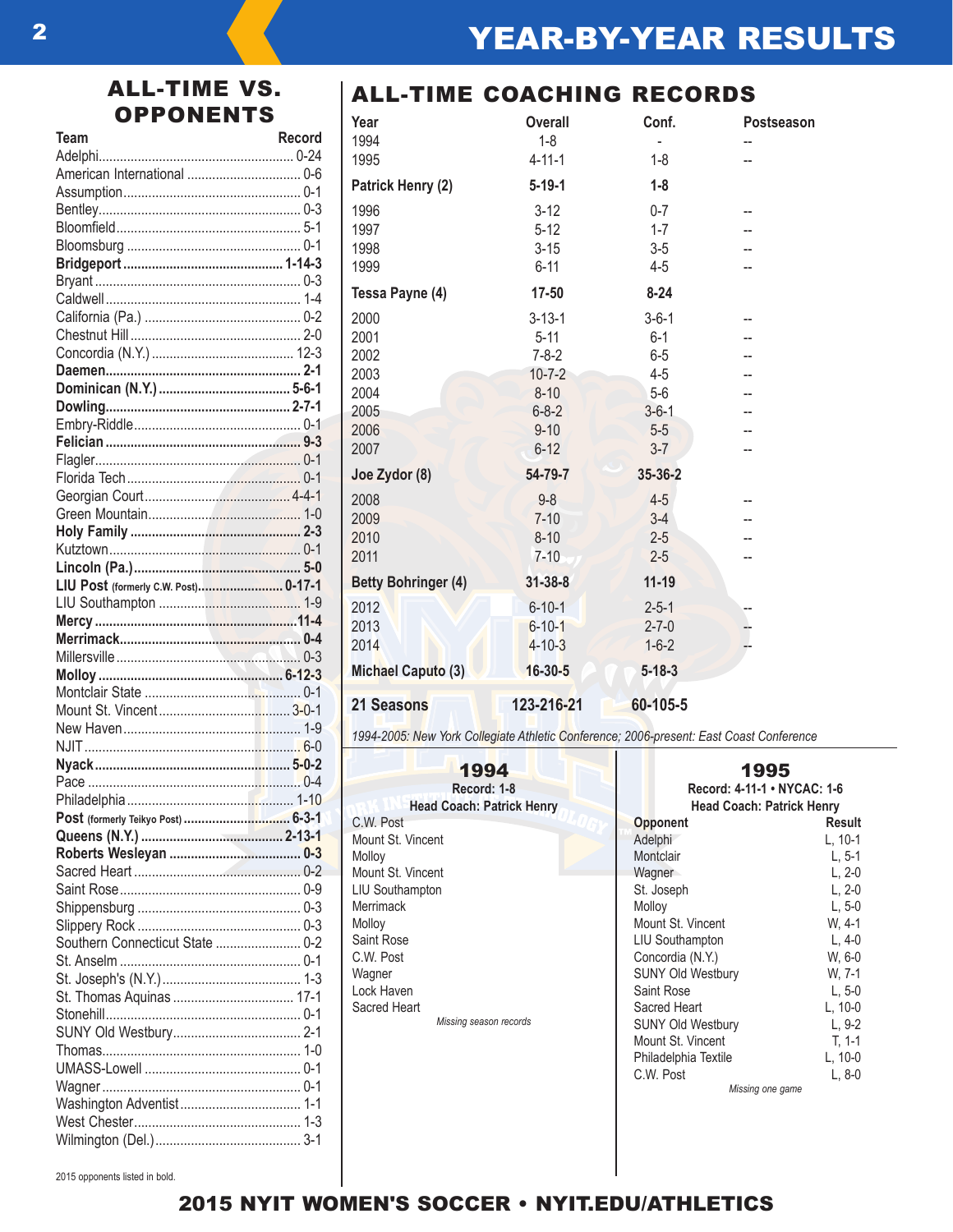# **YEAR-BY-YEAR RESULTS** 2 2 2 3 3

| Record: 3-12 • NYCAC: 0-7<br><b>Head Coach: Tessa Payne</b><br>Opponent<br>Philadelphia Textile<br>Bloomsburg<br>St.Joseph's<br>Molloy<br>Merrimack<br>New Haven<br>Mount St. Vincent<br><b>LIU Southampton</b><br>Concordia (N.Y.)<br>Adelphi<br>Dominican (N.Y.)<br><b>Saint Rose</b><br>Mount St. Vincent<br>Sacred Heart<br>C.W. Post | 1996 |          |
|-------------------------------------------------------------------------------------------------------------------------------------------------------------------------------------------------------------------------------------------------------------------------------------------------------------------------------------------|------|----------|
|                                                                                                                                                                                                                                                                                                                                           |      |          |
|                                                                                                                                                                                                                                                                                                                                           |      |          |
|                                                                                                                                                                                                                                                                                                                                           |      | Result   |
|                                                                                                                                                                                                                                                                                                                                           |      | L. 8-0   |
|                                                                                                                                                                                                                                                                                                                                           |      | $L, 7-0$ |
|                                                                                                                                                                                                                                                                                                                                           |      | $L, 2-1$ |
|                                                                                                                                                                                                                                                                                                                                           |      | L. 6-0   |
|                                                                                                                                                                                                                                                                                                                                           |      | L. 9-0   |
|                                                                                                                                                                                                                                                                                                                                           |      | L. 8-0   |
|                                                                                                                                                                                                                                                                                                                                           |      | W. 8-0   |
|                                                                                                                                                                                                                                                                                                                                           |      | L. 4-0   |
|                                                                                                                                                                                                                                                                                                                                           |      | L. 4-2   |
|                                                                                                                                                                                                                                                                                                                                           |      | $L, 1-0$ |
|                                                                                                                                                                                                                                                                                                                                           |      | W, 1-0   |
|                                                                                                                                                                                                                                                                                                                                           |      | L. 6-0   |
|                                                                                                                                                                                                                                                                                                                                           |      | W. 1-0   |
|                                                                                                                                                                                                                                                                                                                                           |      | L, 4-0   |
|                                                                                                                                                                                                                                                                                                                                           |      | L. 4-0   |

#### 1997

| Record: 5-12 • NYCAC: 1-7<br><b>Head Coach: Tessa Payne</b> |          |  |
|-------------------------------------------------------------|----------|--|
|                                                             |          |  |
| <b>Opponent</b>                                             | Result   |  |
| UMASS-Lowell                                                | L, 3-0   |  |
| Bryant                                                      | L, 9-0   |  |
| LIU Southampton                                             | $L, 6-0$ |  |
| Dominican                                                   | L, 2-1   |  |
| C.W. Post                                                   | L, 4-0   |  |
| Adelphi                                                     | $L, 8-0$ |  |
| Saint Rose                                                  | $L, 2-1$ |  |
| Nyack                                                       | W. 5-1   |  |
| Teikyo-Post                                                 | W. 4-2   |  |
| St. Joseph's                                                | W. 5-0   |  |
| Concordia (N.Y.)                                            | $L.3-2$  |  |
| Philadelphia Textile                                        | $L, 6-0$ |  |
| <b>West Chester</b>                                         | L, 8-1   |  |
| Molloy                                                      | L. 5-0   |  |
| NJIT                                                        | W. 16-0  |  |
| <b>SUNY Old Westbury</b>                                    | W. 1-0   |  |
|                                                             |          |  |

#### 1998

| Record: 3-15 · NYCAC: 3-5      |          | N |
|--------------------------------|----------|---|
| <b>Head Coach: Tessa Payne</b> |          |   |
| Opponent                       | Result   |   |
| <b>Saint Rose</b>              | $L, 5-1$ |   |
| Southern Connecticut State     | L, 2-1   |   |
| Domincan (N.Y.)                | L. 1-0   | C |
| Molloy                         | L. 2-1   | S |
| Philadelphia Textile           | L, 3-0   | Κ |
| <b>Slippery Rock</b>           | L, 2-1   | S |
| Concordia (N.Y.)               | W. 2-1   | Ρ |
| Teikyo-Post                    | L, 4-3   | С |
| <b>West Chester</b>            | W. 5-0   | N |
| Adelphi                        | L. 7-0   | A |
| <b>Bryant</b>                  | $L, 4-0$ | F |
| New Haven                      | L, 11-0  | P |
| NJIT                           | W, 10-0  | L |
| <b>Bentley</b>                 | L, 3-0   | G |
| American International         | L. 2-0   | N |
| St. Joseph's                   | W, 9-0   | C |
| Bridgeport                     | L, 4-3   | B |
| C.W. Post                      | L. 2-0   | N |
| LIU Southampton                | W, 2-1   | r |

#### 1999 **Record: 6-11 • NYCAC: 4-5 Head Coach: Tessa Payne Opponent Result**<br> **Teikyo-Post W** 2-1 Teikyo-Post

| IUINVU-LOSI            | VV. ∠− I |
|------------------------|----------|
| <b>Slippery Rock</b>   | $L, 6-0$ |
| California (Pa.)       | $L, 1-0$ |
| Molloy                 | W. 3-1   |
| Philadelphia           | $L.4-0$  |
| Adelphi                | $L, 5-0$ |
| Concordia (N.Y.)       | W, 6-0   |
| <b>LIU Southampton</b> | L. 2-1   |
| S. Connecticut State   | L, 6-0   |
| <b>Bridgeport</b>      | W, 5-0   |
| Queens (N.Y.)          | W, 2-0   |
| American International | L. 2-0   |
| C.W. Post              | $L, 3-0$ |
| <b>West Chester</b>    | $L, 5-0$ |
| Pace                   | $L, 2-1$ |
| <b>NJIT</b>            | W. 9-0   |
| <b>Saint Rose</b>      | $L, 1-0$ |
|                        |          |
|                        |          |

#### 2000 **Record: 3-13-1 • NYCAC: 3-6-1**

| Record: 3-13-1 • NYCAC: 3-6-1 |          |  |  |
|-------------------------------|----------|--|--|
| <b>Head Coach: Joe Zydor</b>  |          |  |  |
| <b>Opponent</b>               | Result   |  |  |
| California (Pa.)              | L. 5-3   |  |  |
| <b>Slippery Rock</b>          | L. 6-0   |  |  |
| Shippensburg                  | L, 5-0   |  |  |
| <b>Bryant</b>                 | $L, 2-1$ |  |  |
| Millersville                  | L. 4-1   |  |  |
| <b>Bridgeport</b>             | $L, 3-2$ |  |  |
| Molloy                        | $T, 0-0$ |  |  |
| <b>West Chester</b>           | $L, 6-0$ |  |  |
| Philadelphia                  | $L, 7-0$ |  |  |
| C.W. Post                     | L. 3-1   |  |  |
| Concordia (N.Y.)              | $W, 4-0$ |  |  |
| Adelphi                       | $L, 6-0$ |  |  |
| LIU Southampton               | $L, 4-2$ |  |  |
| Queens (N.Y.)                 | $L, 3-1$ |  |  |
| St. Thomas Aquinas            | W. 4-3   |  |  |
| Teikyo-Post                   | $L, 1-0$ |  |  |
| <b>Mercy</b>                  | W, 5-2   |  |  |

### 2001

| Record: 5-11 • NYCAC: 6-1    |          |  |
|------------------------------|----------|--|
| <b>Head Coach: Joe Zydor</b> |          |  |
| Opponent                     | Result   |  |
| Shippensburg                 | L. 7-1   |  |
| Kutztown                     | L, 1-0   |  |
| St. Thomas Aquinas           | W. 6-0   |  |
| Pace                         | L. 6-1   |  |
| C.W. Post                    | L. 3-1   |  |
| Mercy                        | L. 3-2   |  |
| Adelphi                      | L. 2-1   |  |
| Felician                     | L. 2-1   |  |
| Philadelphia                 | $L, 3-0$ |  |
| <b>LIU Southampton</b>       | L. 3-0   |  |
| Georgian Court               | W. 1-0   |  |
| Molloy                       | L. 1-0   |  |
| Queens (N.Y.)                | L. 1-0   |  |
| Bridgeport                   | L. 4-2   |  |
| Nyack                        | W. 4-2   |  |
| Concordia (N.Y.)             | W, 6-1   |  |

#### 2002 **Record: 7-8-2 • NYCAC: 6-5 Head Coach: Joe Zydor Date Opponent Result**<br>S09 at Nvack **T**. 1-1 S09 at Nyack T, 1-1<br>S14 vs. Millersville L, 5-0 S14 vs. Millersville S15 vs. Molloy T, 2-2<br>S21 Shippensburg L, 5-1 S21 Shippensburg L, 5-1<br>S23 at Felician W, 5-1 S23 at Felician W, 5-1<br>S25 at Adelphi L, 5-0 S25 • at Adelphi L, 5-0<br>S28 • Philadelphia L, 3-0 S28 • Philadelphia O01 • St. Thomas Aquinas W, 3-2<br>O05 • at Mercy W, 5-1 O05 • at Mercy W, 5-1<br>O08 • at New Haven W, 4-1 O08 • at New Haven W, 4-1<br>O16 • at Mollov W. 3-1 O16 • at Molloy W, 3-1<br>O19 • LIU Southampton L, 2-0 O19 • LIU Southampton O20 at Holy Family L, 3-2<br>O26 · Queens (N.Y.) W, 4-0  $O26$  • Queens (N.Y.) O29 • at Bridgeport L, 1-0<br>N02 • Concordia (N.Y.) W, 5-1  $N02 \cdot$  Concordia (N.Y.) N06 • C.W. Post L, 1-0 *• NYCAC match*

# 2003

| Record: 10-7-2 • NYCAC: 4-6  |                        |               |  |  |
|------------------------------|------------------------|---------------|--|--|
| <b>Head Coach: Joe Zydor</b> |                        |               |  |  |
| Date                         | <b>Opponent</b>        | <b>Result</b> |  |  |
| A30                          | at Saint Rose          | $L, 9-0$      |  |  |
| A31                          | vs. Green Mountain     | W, 3-1        |  |  |
| <b>S08</b>                   | Felician               | W. 3-2        |  |  |
| S <sub>10</sub>              | at Bloomfield          | W. 1-0        |  |  |
| S12                          | Dominican (N.Y.)       | W. 2-0        |  |  |
| S <sub>17</sub>              | at Teikyo-Post         | W. 3-1        |  |  |
| S <sub>20</sub>              | Georgian Court         | W. 2-0        |  |  |
| S24                          | • Concordia (N.Y.)     | W, 10-1       |  |  |
| S27                          | • New Haven            | $L, 1-3$      |  |  |
| S30                          | • at STAC              | W, 1-0        |  |  |
| O <sub>04</sub>              | • Mercy                | W, 8-0        |  |  |
| O07                          | · at Philadelphia      | $L.4-0$       |  |  |
| O <sub>10</sub>              | · at C.W. Post         | $T, 1-1$      |  |  |
| 014                          | • Molloy               | $W, 1-0$      |  |  |
| 018                          | · at LIU Southampton   | $L, 4-1$      |  |  |
| 022                          | • <sup>6</sup> Adelphi | $L, 2-0$      |  |  |
| 025                          | · Bridgeport           | $L, 3-1$      |  |  |
| 027                          | Nyack                  | $T, 2-2$      |  |  |
| 029                          | · at Queens (N.Y.)     | $L, 2-1$      |  |  |
|                              |                        |               |  |  |

*• NYCAC match; ranking as of date played.*

# 2004

|                 | Record: 8-10 · NYCAC: 5-6                 |          |
|-----------------|-------------------------------------------|----------|
|                 | Head Coach: Joe Zydor                     |          |
| Date            | Opponent                                  | Result   |
| A28             | vs. Georgian Court                        | $L, 1-0$ |
| A28             | vs. Domincan (N.Y.)                       | $L, 3-2$ |
| S04             | at NJIT                                   | W. 3-0   |
| S11             | at Felician                               | W. 5-2   |
| S15             | • LIU Southampton                         | L. 3-2   |
| S20             | at Caldwell                               | L, 2-0   |
| S22             | • C.W. Post                               | L. 2-1   |
| S25             | • at Concordia (N.Y.)                     | W, 9-0   |
| S30             | · St. Thomas Aquinas                      | W, 4-2   |
| O02             | • at Mercy                                | W, 4-2   |
| O05             | • Philadelphia                            | W, 1-0   |
| 012             | • at Molloy                               | W. 3-2   |
| 014             | Bloomfield                                | W, 4-0   |
| 016             | at Georgian Court                         | L. 2-1   |
| O <sub>19</sub> | • at Adelphi                              | $L, 5-0$ |
| O23             | • at <sup>24</sup> Bridgeport             | L, 6-2   |
| 027             | • Queens (N.Y.)                           | L. 3-1   |
| O30             | • New Haven                               | L, 6-0   |
|                 | · NYCAC match; ranking as of date played. |          |

## 2005

**Record: 6-8-2 • NYCAC: 3-6-1**

| <b>Head Coach: Joe Zydor</b> |                                           |          |  |
|------------------------------|-------------------------------------------|----------|--|
| Date                         | Opponent                                  | Result   |  |
| A26                          | vs. Nyack                                 | W. 1-0   |  |
| A27                          | vs. Post                                  | $T. 0-0$ |  |
| S <sub>02</sub>              | vs. Dominican (N.Y.)                      | W. 2-1   |  |
| S <sub>0</sub> 3             | at Millersville                           | L. 2-0   |  |
| S10                          | NJIT                                      | W, 2-1   |  |
| S <sub>14</sub>              | • at C.W. Post                            | L. 2-0   |  |
| S <sub>17</sub>              | Caldwell                                  | L. 2-1   |  |
| S24                          | • Adelphi                                 | $L, 1-0$ |  |
| O01                          | • Concordia (N.Y.)                        | W. 8-0   |  |
| O05                          | • Molloy                                  | L. 2-0   |  |
| 017                          | • <sup>22</sup> Bridgeport                | $T, 2-2$ |  |
| O <sub>19</sub>              | • Mercy                                   | W. 7-0   |  |
| 022                          | • at Dowling                              | L. 2-1   |  |
| O <sub>2</sub> 3             | • St. Thomas Aguinas                      | W, 3-0   |  |
| 026                          | • at Queens (N.Y.)                        | $L, 3-0$ |  |
| O <sub>29</sub>              | • New Haven                               | L. 3-1   |  |
|                              | · NYCAC match; ranking as of date played. |          |  |